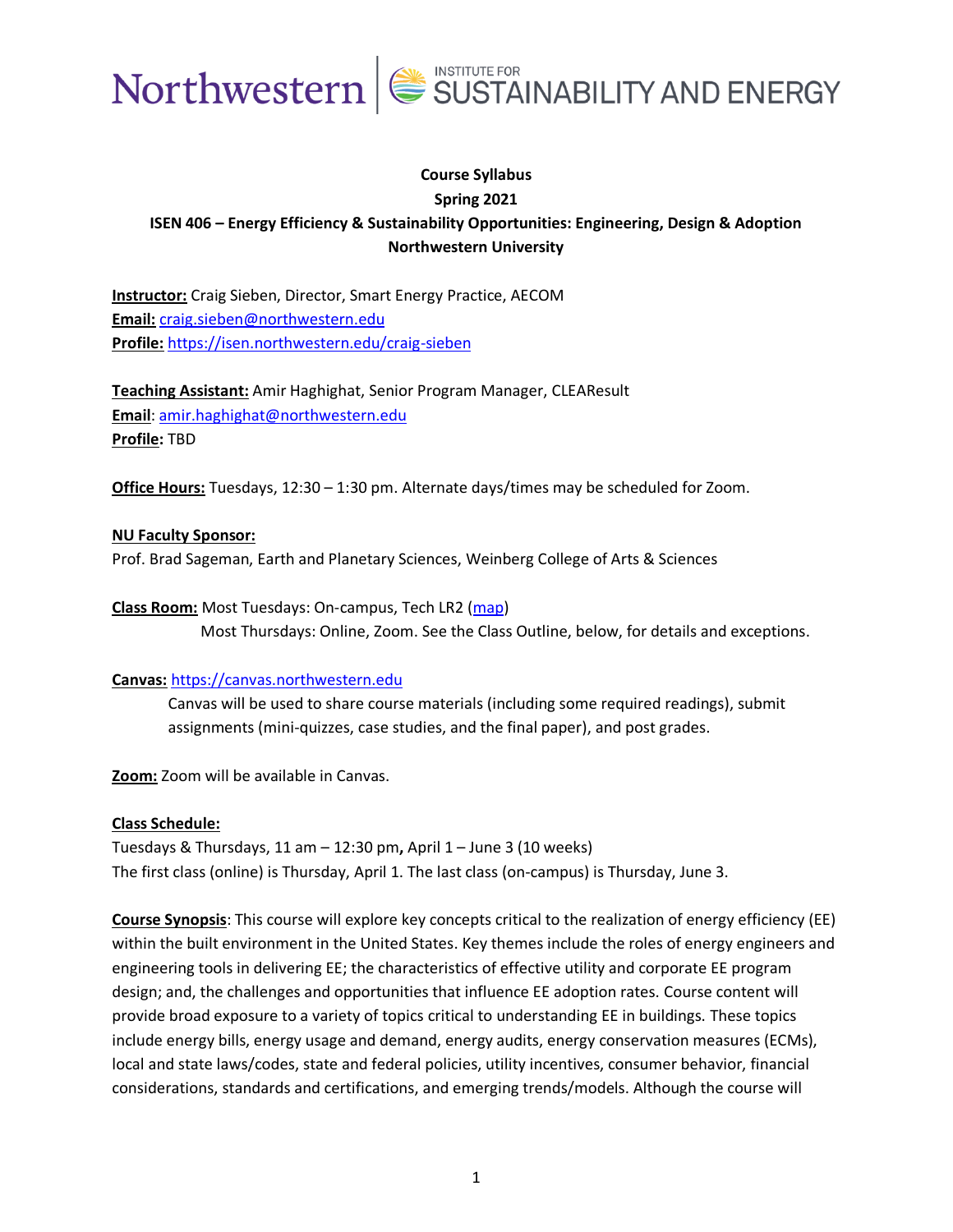emphasize EE for commercial and industrial (C&I) buildings, it will introduce EE for residential buildings as well. Two field visits are planned to provide direct experience at an energy audit site and direct communication with local energy regulators.

**Course Goals:** Students will develop a broad foundation in the following:

- **Understanding Efficiency Opportunities and ECMs:** This course will outline key tools used to assess energy efficiency (EE) opportunities, such as energy audits and thermodynamic tools/methodology. In addition, students will become familiar with key energy conservation measures (ECMs) and technological solutions for EE. Students will learn how measures vary for residential or commercial and industrial (C&I) projects.
- **Learning Energy Efficiency Policies, Programs, and Laws:** Students will get an overview of the codes and standards, utility regulatory frameworks and government incentive programs that are important to improving energy efficiency. Content will include an overview of utility efficiency programs as well as independent standards and certifications relevant for driving energy efficiency.
- **Adoption of Efficiency & Managing Costs**: The class will learn how to interpret an energy bill and will understand the role of load shaping. The students will be exposed to program designs and critical steps to drive behavior and adoption of efficiency solutions. Codes, rate structures, and other tools used to drive uptake will be discussed.

## **Prerequisites:**

This course will require students to apply general technical and quantitative competency, but there are no prerequisites.

## **Required Readings:**

Readings outside of class are an integral part of this course. Students will be given both required and optional readings for each week. These readings are listed in the course outline further below. To prepare for and participate in each class, students are expected to complete the required readings in advance. Almost all readings are available freely online (hyperlinks are provided below) or will be provided by the instructor and available for download via Canvas. In addition to the readings freely available online, students will be expected to read several chapters from the following textbook: Martinez, Daniel M., et al. *Energy Efficiency: Concepts and Calculations*. Cambridge, MA: Elsevier, 2019.

## **Guest Lectures:**

This course will include a series of guest lectures by professionals and stakeholders in the energy efficiency and sustainability industry. The dates of these guest lectures are indicated in the course outline further below. Guest lecturers provide fresh perspectives on class topcis and additional examples of real-world experience.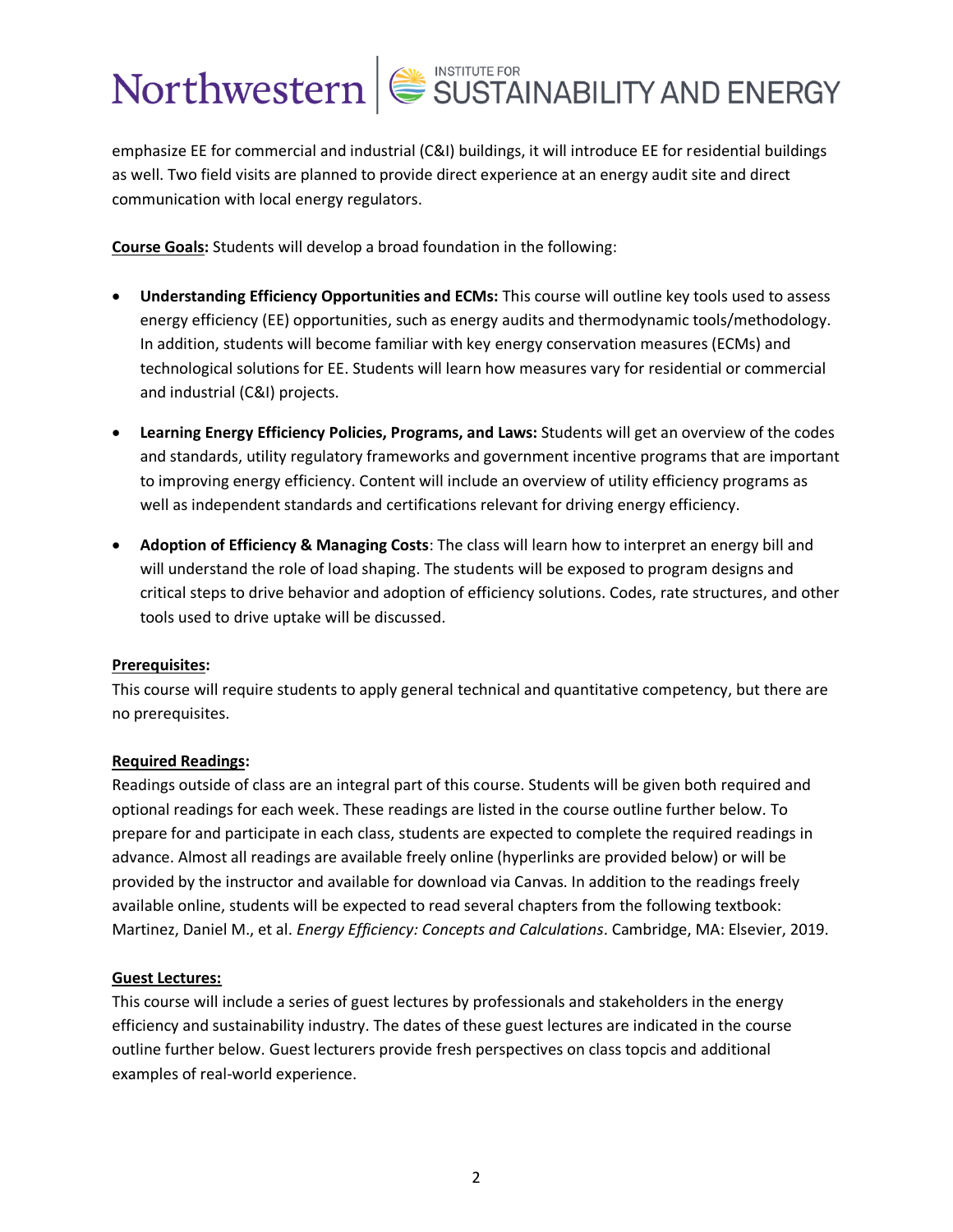

## **Field Visit:**

One field visit is planned and currently in development. More details about date, time, and location will be announced when they are available—likely the first day of class.

## **Grading/Assessment Policy:**

Any questions regarding grades must be presented in writing within one week after the quiz, case study assignment, or final paper has been returned. The grading scale is fixed. Students concerned about the direction of their grade should not wait until the end of the quarter to address it. Grades will be assigned using the following scale:

| A  | 93.333 to 100    | C    | 73.333 to 76.666 |
|----|------------------|------|------------------|
| А- | 90.000 to 93.333 | $c-$ | 70,000 to 73,333 |
| B+ | 86.666 to 90.000 | D+   | 66.666 to 70,000 |
| В  | 83.333 to 86.666 | D    | 63.333 to 66.666 |
| B- | 80,000 to 83,333 | D-   | 60,000 to 63,333 |
| C+ | 76.666 to 80.000 |      | <60.000          |

All work submitted for this course is expected to be the original work of the student submitting it. All suspected violations will be reported to the McCormick College of Engineering's Dean's Office in accordance with the NU Academic Integrity Policy.

In the event of extenuating circumstances, assignments may be accepted late. However, students must request and receive approval for the extension from the instructor prior to the original due date.

## **Grading/Assessment Rubric**:

Grading will be based on the following rubric:

| Component                 | Weight                | <b>Description</b>                                                                                                                                                                                                                                                                                                                                                                                                   | Due Date                                                                                                                                     |
|---------------------------|-----------------------|----------------------------------------------------------------------------------------------------------------------------------------------------------------------------------------------------------------------------------------------------------------------------------------------------------------------------------------------------------------------------------------------------------------------|----------------------------------------------------------------------------------------------------------------------------------------------|
| Quizzes                   | 10%<br>(collectively) | Students will be given multiple quizzes based on content delivered<br>during class and/or drawn from required readings. The quizzes may<br>involve multiple choice questions, free response questions, and/or<br>short essay questions. The dates of all quizzes are to be determined<br>but will be announced in advance (i.e., there will be no pop quizzes).                                                      | Quiz 1 released<br>after class April<br>15, due at 5<br>p.m. on April 19<br>Quiz 2 released<br>after class May<br>6, due 5 p.m. on<br>May 10 |
| Case Study<br>Assignments | 40%<br>(20% each)     | Students will be given two case studies and asked to write responses.<br>These assignments will require students to perform limited online<br>research in addition to applying knowledge acquired in class and<br>from readings. After analyzing the available data, students will<br>answer specific questions when crafting their responses.<br>Each case study response should be 1,000 to 1,500 words in length, | Case Study 1<br>due before<br>class Tuesday,<br>May 4 (Week 6)<br>Case Study 2                                                               |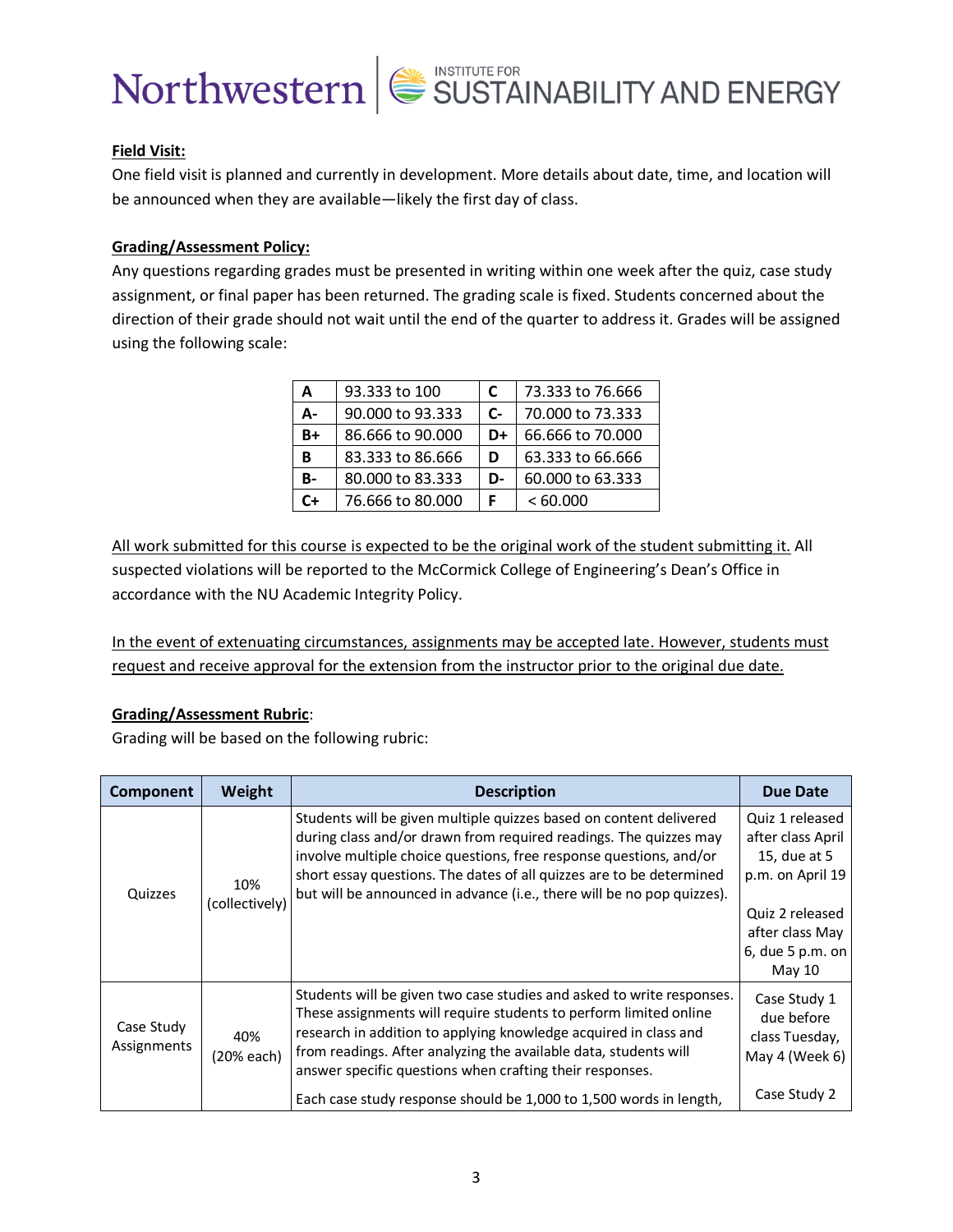|                          |                                                | excluding tables, graphs, and figures. Additional instructions will be<br>included with the case study assignments.<br>Case study responses will be graded on the basis of: 1) depth of<br>insight; 2) accuracy and attention to detail; 3) application of acquired<br>knowledge.                                                                                                                                                                                                                                                                                                                                                                                                          | due before<br>class Tuesday,<br>June 1 (Week<br>10)                                                                       |
|--------------------------|------------------------------------------------|--------------------------------------------------------------------------------------------------------------------------------------------------------------------------------------------------------------------------------------------------------------------------------------------------------------------------------------------------------------------------------------------------------------------------------------------------------------------------------------------------------------------------------------------------------------------------------------------------------------------------------------------------------------------------------------------|---------------------------------------------------------------------------------------------------------------------------|
| <b>Final Paper</b>       | 40% (10%<br>for abstract,<br>30% for<br>paper) | Students will be assigned a hypothetical building scenario and asked<br>to develop energy efficiency recommendations. This assignment may<br>require students to perform limited online research in addition to<br>applying knowledge acquired in class and from readings.<br>The paper should be 2,500 to 3,000 words in length, excluding tables,<br>graphs, and figures. Additional instructions will be included with the<br>final paper assignment.<br>The final paper will be graded on the basis of: 1) the extent to which<br>it demonstrates the understanding and application of diverse course<br>concepts; 2) the quality and completeness of the proposed<br>recommendations. | Abstract due<br>before class<br>Tuesday, May<br>18 (Week 8)<br>Paper due<br>before class<br>Thursday, June<br>3 (Week 10) |
| Effort and<br>Attendance | 10%                                            | The instructor will assess each student's overall preparation for class,<br>and participation in class, throughout the 10-week session. Students<br>are encouraged to attend every class, engage during class, and<br>complete readings outside of class.                                                                                                                                                                                                                                                                                                                                                                                                                                  | Ongoing                                                                                                                   |

## **Class Outline:**

The course will adhere as much as possible to the following class schedule:

| <b>Week/Topic</b>                                                                                                                        | <b>Description</b>                                                                                                                                                                                                                                                                | <b>Assignments &amp; Readings</b>                                                                                                                                                                                                                                                                                                                                                                                            |
|------------------------------------------------------------------------------------------------------------------------------------------|-----------------------------------------------------------------------------------------------------------------------------------------------------------------------------------------------------------------------------------------------------------------------------------|------------------------------------------------------------------------------------------------------------------------------------------------------------------------------------------------------------------------------------------------------------------------------------------------------------------------------------------------------------------------------------------------------------------------------|
| WEEK <sub>1</sub><br>Overview of<br><b>Energy Efficiency</b><br>and Current State<br>of the Market<br><b>Thursday, April 1</b><br>Online | Course introduction<br>$\bullet$<br>History of EE in the U.S.<br>Current state of EE in the<br>U.S.<br>Scale of the domestic<br>opportunity<br>Efficiency vs. conservation<br>$\bullet$<br>Existing buildings vs. new<br>construction<br>EE marketplace stakeholders<br>$\bullet$ | <b>Required Readings:</b><br>U.S. DOE. Quadrennial Technology Review 2015. ONLY<br>Chapter 1 (Energy Challenges). Report. Link.<br>Electric Power Research Institute (EPRI). U.S. Energy Efficiency<br>Potential Through 2040: Summary Report. December 2018.<br>Report. Link.<br>Lovins, Amory. "How Big is the Energy Efficiency Resource?"<br>Environmental Research Letters, Volume 13, Number 9, 2018.<br>Article. Link |
|                                                                                                                                          |                                                                                                                                                                                                                                                                                   | <b>Optional Readings:</b><br>U.S. DOE. "U.S. Energy Efficiency Potential Maps." Website.<br>Link.<br>Granholm, Jennifer. "Secretary Granholm's Message to<br>America." February 2021. Video. Link.<br>Lovins, Amory. Soft Energy Paths: Towards a Durable Peace.<br>New York: Harper & Row, 1979.                                                                                                                            |
| WEEK <sub>2</sub>                                                                                                                        | Overview of U.S. electricity<br>٠                                                                                                                                                                                                                                                 | <b>CASE STUDY 1:</b> Introduced during class on Tuesday, April 6.                                                                                                                                                                                                                                                                                                                                                            |
| <b>Understanding the</b>                                                                                                                 | grid<br>Independent system                                                                                                                                                                                                                                                        | <b>Required Readings:</b><br>U.S. EIA. "How Electricity is Delivered to Consumers." October                                                                                                                                                                                                                                                                                                                                  |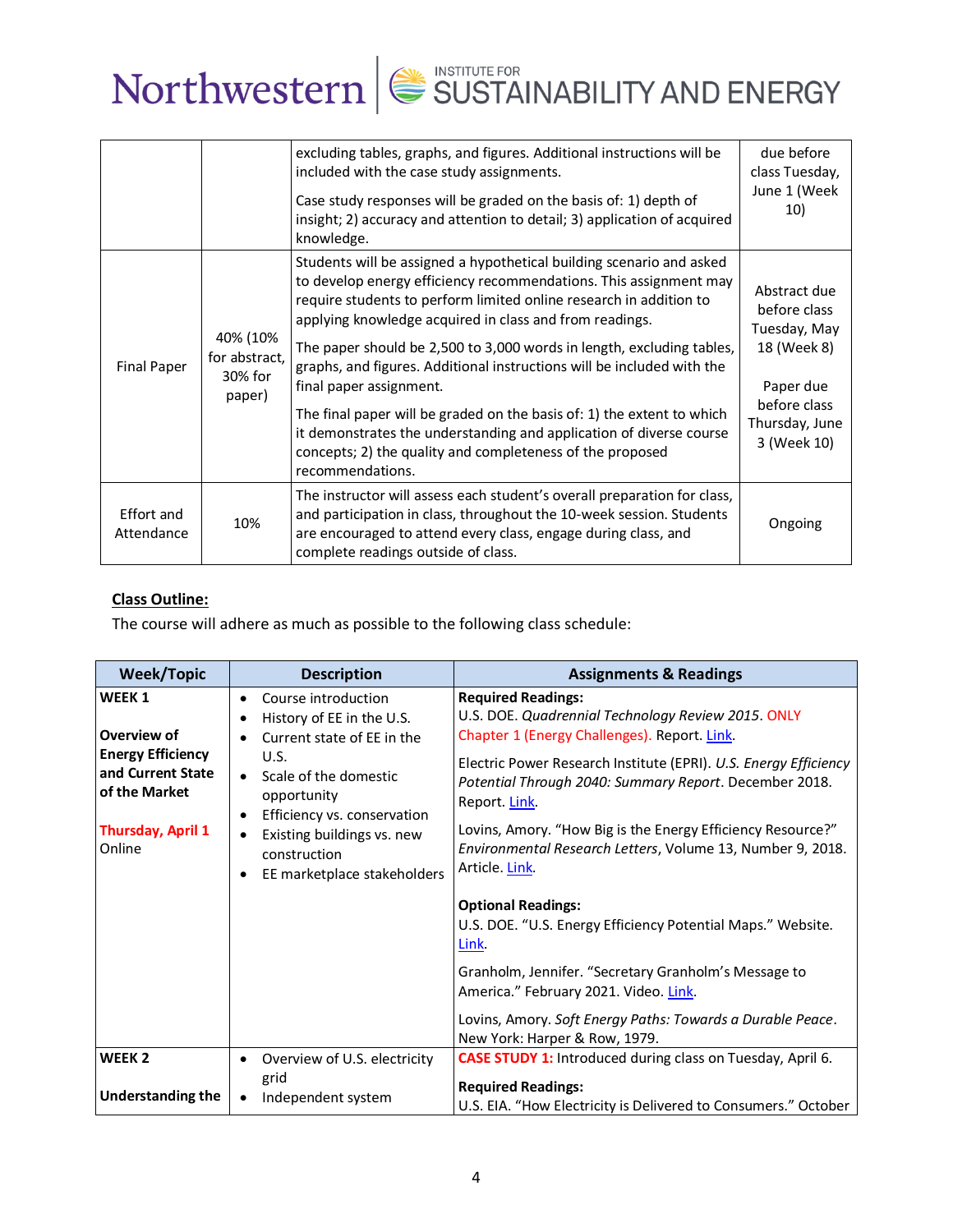

| <b>Week/Topic</b>                                                                                                                                                                                                | <b>Description</b>                                                                                                                                                                                                                                                                                                                                                                                                                                                                                                                                                                                                                             | <b>Assignments &amp; Readings</b>                                                                                                                                                                                                                                                                                                                                                                                                                                                                                                                                                                                                                                                                                                                                                                                                                                                                                                                                                                                                                                                                                                                                                                                                                                                                                                                                                                                                                                                                                                                     |
|------------------------------------------------------------------------------------------------------------------------------------------------------------------------------------------------------------------|------------------------------------------------------------------------------------------------------------------------------------------------------------------------------------------------------------------------------------------------------------------------------------------------------------------------------------------------------------------------------------------------------------------------------------------------------------------------------------------------------------------------------------------------------------------------------------------------------------------------------------------------|-------------------------------------------------------------------------------------------------------------------------------------------------------------------------------------------------------------------------------------------------------------------------------------------------------------------------------------------------------------------------------------------------------------------------------------------------------------------------------------------------------------------------------------------------------------------------------------------------------------------------------------------------------------------------------------------------------------------------------------------------------------------------------------------------------------------------------------------------------------------------------------------------------------------------------------------------------------------------------------------------------------------------------------------------------------------------------------------------------------------------------------------------------------------------------------------------------------------------------------------------------------------------------------------------------------------------------------------------------------------------------------------------------------------------------------------------------------------------------------------------------------------------------------------------------|
| <b>Power Grid, Utility</b><br>Rate Structures,<br>and Energy Bills<br><b>Tuesday, April 6</b><br>On-Campus<br><b>Thursday, April 8</b><br>Online<br><b>Guest Lecturer:</b><br>Energy<br>Management<br>Consultant | operators (ISOs)<br>• Regional transmission<br>organizations (RTOs)<br><b>Federal Energy Regulatory</b><br>$\bullet$<br>Commission (FERC)<br>North American Electric<br>$\bullet$<br><b>Reliability Corporation</b><br>(NERC)<br>Investor-owned utilities<br>(IOUs)<br>Publicly-owned utilities<br>(POUs)<br>Electric cooperatives (coops)<br>$\bullet$<br>Deregulated energy markets<br>$\bullet$<br>Utility rate classes and<br>$\bullet$<br>common rate structures<br>Introduction to utility tariffs<br>$\bullet$<br>Introduction to energy bills<br>$\bullet$<br>Peak demand<br>Power factor<br>Time-of-use (TOU) pricing<br>Net metering | 2020. Website. Link.<br>U.S. EIA. "Investor-Owned Utilities Served 72% of U.S.<br>Electricity Customers in 2017." August 2019. Website. Link.<br>National Rural Electric Cooperative Association (NRECA).<br>"America's Electric Cooperatives Facts and Figures." January<br>2021. Link.<br>PJM. "PJM At A Glance" Factsheet. Link.<br>NRDC. Sustainable FERC Project. "Navigating PJM." Article.<br>Link.<br>ComEd. "Current Rates and Tariffs." Students do not need to<br>read all pages or docs linked here, but they should read the<br>rate and rider titles, and perhaps open and skim a few<br>examples. Website. Link.<br>NREL. U.S. Utility Rate Database. Students should spend a few<br>minutes experimenting with this database to become familiar<br>with it. Website. Link.<br><b>Optional Readings:</b><br>U.S. EIA. "About 60% of the U.S. Electric Power Supply is<br>Managed by RTOs." April 2011. Website. Link.<br>Edison Electric Institute (EEI). "America's Electric Companies<br>Are #Committed2Clean: Electric Power Industry Outlook."<br>February 2021. Presentation. Link.<br>National Rural Electric Cooperative Association (NRECA).<br>"Electric Cooperatives Light Up America." Map Visualization.<br>Link.<br>Edison Electric Institute (EEI). "EEI U.S. Member Company<br>Service Territories." February 2021. Map. Link.<br>Cardwell, Diane. "Cities Weigh Taking Over from Private<br>Utilities." The New York Times, March 13, 2013. Article. Link.<br>Fox-Penner, Peter. Power after Carbon: Building a Clean, |
| WEEK 3                                                                                                                                                                                                           |                                                                                                                                                                                                                                                                                                                                                                                                                                                                                                                                                                                                                                                | Resilient Grid. Cambridge, MA: Harvard University Press,<br>2020.<br><b>CASE STUDY 2:</b> Introduced during class on Tuesday, April 13.                                                                                                                                                                                                                                                                                                                                                                                                                                                                                                                                                                                                                                                                                                                                                                                                                                                                                                                                                                                                                                                                                                                                                                                                                                                                                                                                                                                                               |
| <b>Energy</b><br>Benchmarking,<br><b>Energy Audits, and</b><br><b>Other Engineering</b><br><b>Tools</b>                                                                                                          | Energy benchmarking<br>$\bullet$<br>(ENERGY STAR, various SaaS)<br>Introduction to energy audits<br>$\bullet$<br>Commercial energy auditor<br>$\bullet$<br>accreditations (CEA - AEE,<br>BEAP - ASHRAE, EMP - EMA,<br>CEM - AEE)<br>Residential energy auditor<br>$\bullet$                                                                                                                                                                                                                                                                                                                                                                    | <b>Required Readings:</b><br>U.S. DOE. "Building Energy Use Benchmarking." Website. Link.<br>U.S. DOE and U.S. EPA. "ENERGY STAR Portfolio Manager."<br>Students should skim the home page and major pages linked<br>from the menu at the left side. Website. Link.<br>PNNL. A Guide to Energy Audits. September 2011. Report.                                                                                                                                                                                                                                                                                                                                                                                                                                                                                                                                                                                                                                                                                                                                                                                                                                                                                                                                                                                                                                                                                                                                                                                                                        |
| <b>Tuesday, April 13</b><br>On-Campus                                                                                                                                                                            | accreditations (HEP EA - BPI,<br>HEA Provider - RESNET)<br>Examples of commercial<br>٠                                                                                                                                                                                                                                                                                                                                                                                                                                                                                                                                                         | Link.<br>U.S. DOE. Energy Saver. "Professional Home Energy Audits."                                                                                                                                                                                                                                                                                                                                                                                                                                                                                                                                                                                                                                                                                                                                                                                                                                                                                                                                                                                                                                                                                                                                                                                                                                                                                                                                                                                                                                                                                   |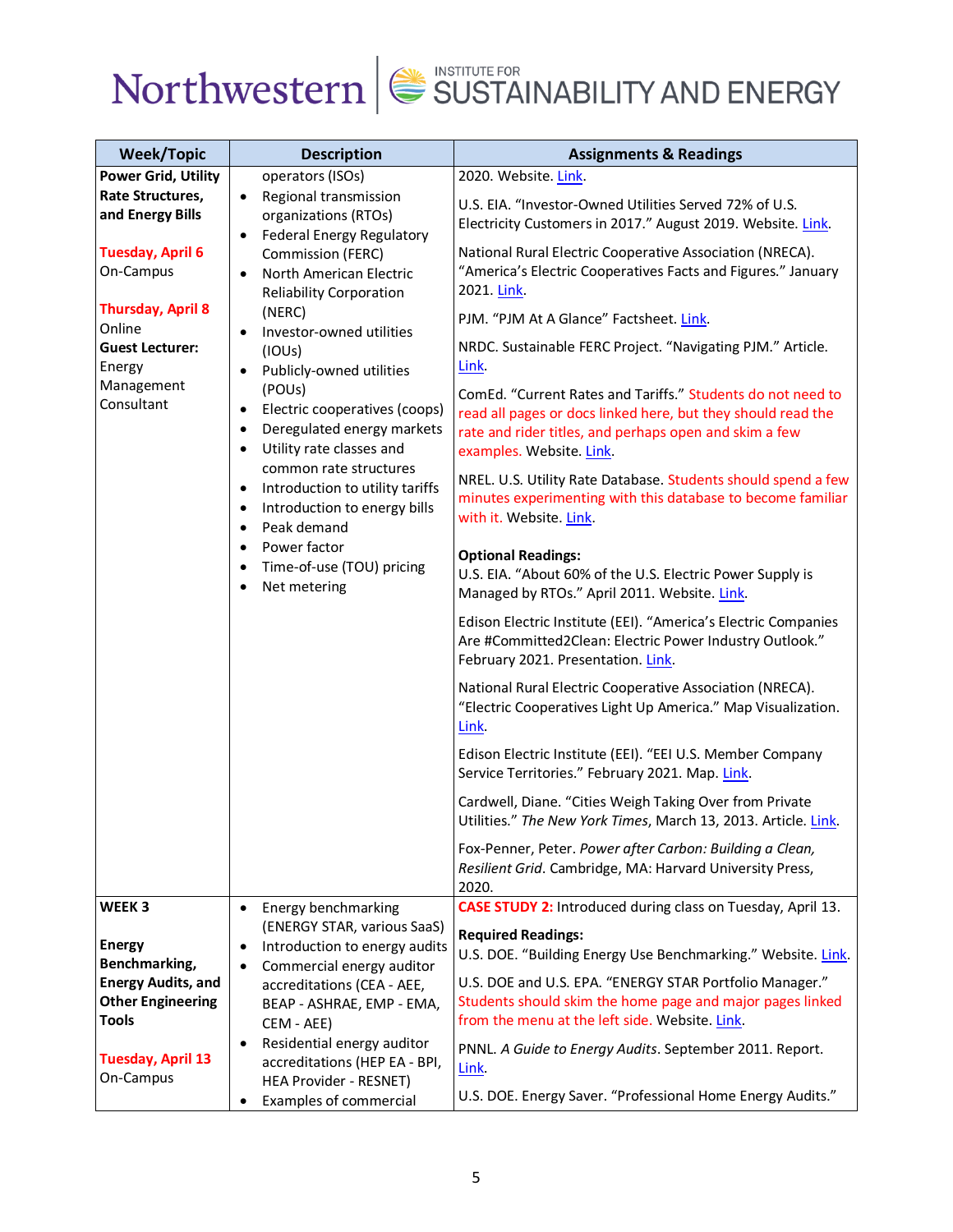

| <b>Week/Topic</b>                                                                                                                                                                                                      | <b>Description</b>                                                                                                                                                                                                                                                                                                                                                                     | <b>Assignments &amp; Readings</b>                                                                                                                                                                                                                                                                                                                                                                                                                                                                                                                                                                                                                                     |
|------------------------------------------------------------------------------------------------------------------------------------------------------------------------------------------------------------------------|----------------------------------------------------------------------------------------------------------------------------------------------------------------------------------------------------------------------------------------------------------------------------------------------------------------------------------------------------------------------------------------|-----------------------------------------------------------------------------------------------------------------------------------------------------------------------------------------------------------------------------------------------------------------------------------------------------------------------------------------------------------------------------------------------------------------------------------------------------------------------------------------------------------------------------------------------------------------------------------------------------------------------------------------------------------------------|
| Thursday, April 15                                                                                                                                                                                                     | energy audit protocols (IEA-                                                                                                                                                                                                                                                                                                                                                           | Website. Link.                                                                                                                                                                                                                                                                                                                                                                                                                                                                                                                                                                                                                                                        |
| Online<br>TA Lecture:<br>Amir Haghighat                                                                                                                                                                                | EBC, ASHRAE)<br>Evolution in sale and<br>$\bullet$<br>execution of energy audits<br>Building systems targeted for<br>$\bullet$<br>EE (envelope, lighting, HVAC,                                                                                                                                                                                                                        | Lucchi, Elena. "Applications of the Infrared Thermography in<br>the Energy Audit of Buildings: A Review." Renewable and<br>Sustainable Energy Reviews, Volume 82, Part 3, February<br>2018. Article. Link.                                                                                                                                                                                                                                                                                                                                                                                                                                                            |
|                                                                                                                                                                                                                        | controls, plug loads, etc.)<br>Building envelope basics<br>R-value and U-value<br>Lighting watts and lumens<br>Evolution of lighting from<br>incandescent to CFL to LED<br>Commercial HVAC system<br>basics<br>Controls or building<br>$\bullet$<br>automation system (BAS)                                                                                                            | <b>Optional Readings:</b><br>Association of Energy Engineers (AEE). "Certified Energy<br>Auditor (CEA)." Factsheet. Link.<br>ASHRAE. "Building Energy Assessment Professional (BEAP)."<br>Website. Link.<br>Energy Management Association (EMA). "Energy<br>Management Professional (EMP)." Website. Link.<br>Association of Energy Engineers (AEE). "Certified Energy                                                                                                                                                                                                                                                                                                |
|                                                                                                                                                                                                                        | basics<br>Blower door tests<br>$\bullet$<br>Infrared thermography<br>$\bullet$<br>Technological advancements                                                                                                                                                                                                                                                                           | Manager (CEM)." Factsheet. Link.<br>Building Performance Institute (BPI). "Home Energy<br>Professional Energy Auditor (HEP EA)." Website. Link.<br>Residential Energy Services Network (RESNET). "Home Energy                                                                                                                                                                                                                                                                                                                                                                                                                                                         |
|                                                                                                                                                                                                                        | in performing audits (AI,<br>apps, tablets, etc.)                                                                                                                                                                                                                                                                                                                                      | Audit Providers." Website. Link.                                                                                                                                                                                                                                                                                                                                                                                                                                                                                                                                                                                                                                      |
| WEEK 4<br>Introduction to<br><b>Energy Efficiency</b><br><b>Approaches and</b><br><b>Solutions</b><br><b>Tuesday, April 20</b><br>On-Campus<br><b>Thursday, April 22</b><br>On-Campus<br>TA Lecture:<br>Amir Haghighat | Retro-commissioning (RCx)<br>$\bullet$<br>Data analytics (roles of big<br>data and real-time data)<br>Monitoring-based<br>$\bullet$<br>commissioning (MBCx)<br>Differences between<br>$\bullet$<br>RCx/MBCx and traditional<br>audits<br>Introduction to ASHRAE Level<br>I, II, and III audit<br>classifications<br>Introduction to energy<br>٠<br>conservation measures<br>(ECMs)     | FINAL PAPER: Introduced during class on Tuesday, April 20.<br><b>Required Readings:</b><br>U.S. DOE and U.S. EPA. ENERGY STAR Building Upgrade<br>Manual. ONLY Chapter 5 (Retrocommissioning). Link.<br>LBNL. "Monitoring-Based Commissioning Plan Template."<br>June 2017. Link.<br>Martinez, Daniel M., et al. Energy Efficiency: Concepts and<br><b>Calculations. ONLY Chapter 8 (Residential and Commercial</b><br>Sector Energy Efficiency). Cambridge, MA: Elsevier, 2019.<br>American Council for an Energy-Efficient Economy (ACEEE).<br>Halfway There: Energy Efficiency Can Cut Energy Use and<br>Greenhouse Gas Emissions in Half by 2050. September 2019. |
| WEEK <sub>5</sub>                                                                                                                                                                                                      | Low-cost ECMs vs. cap-ex<br>$\bullet$<br><b>ECMs</b><br>Financial impact of ECMs<br>$\bullet$<br>(rate design, fuel cost,<br>equipment life, labor, etc.)<br>Environmental impact of<br>$\bullet$<br>ECMs (decarbonization,<br>resource intensity, indoor air<br>quality, etc.)<br>Elements of a high-quality<br>٠<br>energy audit report<br>Opportunities in residential<br>$\bullet$ | Link. (Note: Name and Email Required for Download)<br><b>Optional Readings:</b><br>U.S. DOE. Quadrennial Technology Review 2015. ONLY<br>Chapter 5 (Increasing Efficiency of Building Systems and<br>Technologies). Report. Link.<br>U.S. DOE. Energy Saver. "Do-It-Yourself Home Energy Audits."<br>Website. Link.<br><b>Required Readings:</b>                                                                                                                                                                                                                                                                                                                      |
|                                                                                                                                                                                                                        | EE                                                                                                                                                                                                                                                                                                                                                                                     |                                                                                                                                                                                                                                                                                                                                                                                                                                                                                                                                                                                                                                                                       |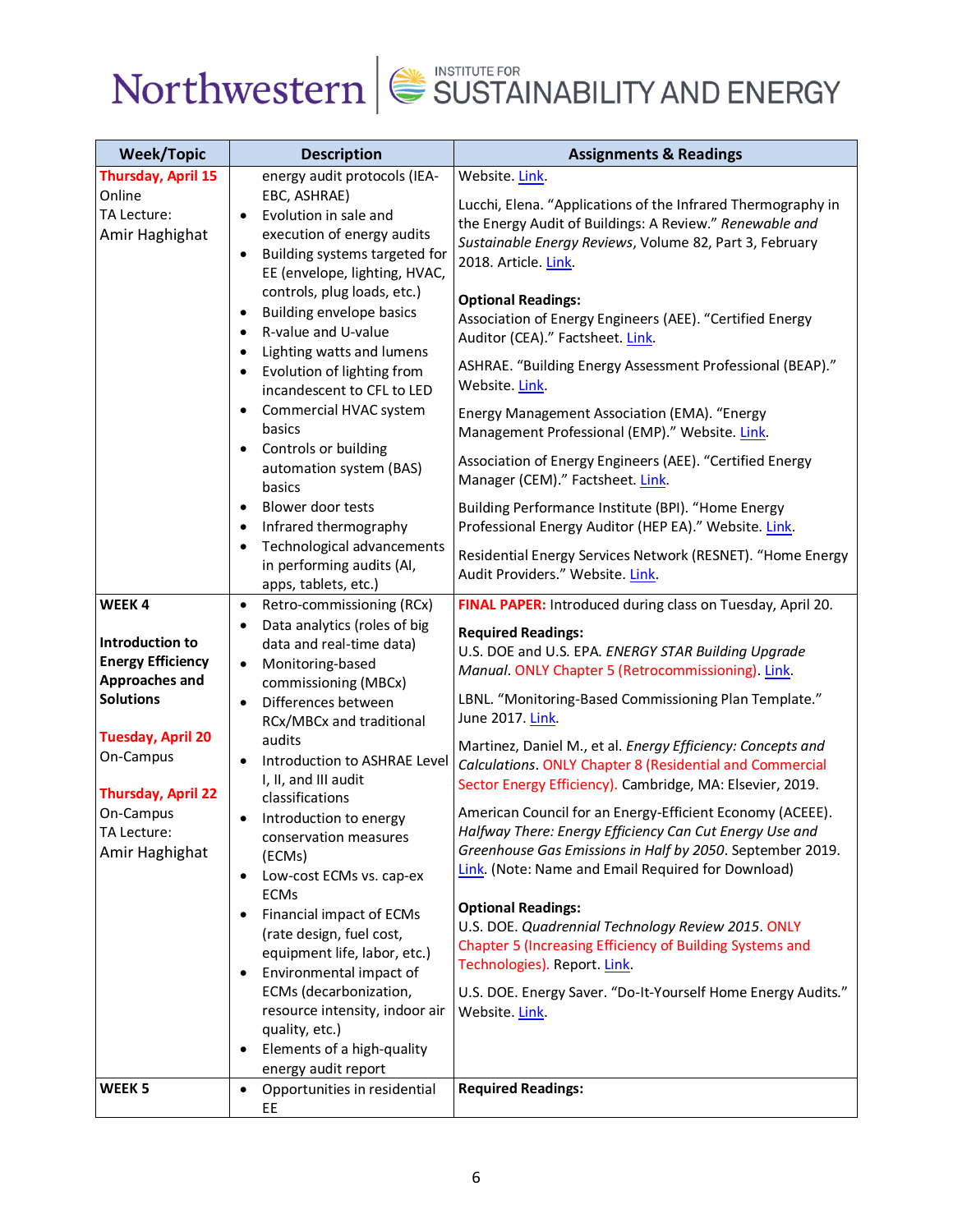

| <b>Week/Topic</b>                                                           | <b>Description</b>                                                                                                    | <b>Assignments &amp; Readings</b>                                                                                                                                                            |
|-----------------------------------------------------------------------------|-----------------------------------------------------------------------------------------------------------------------|----------------------------------------------------------------------------------------------------------------------------------------------------------------------------------------------|
| <b>Exploring</b>                                                            | Common residential ECMs<br>$\bullet$                                                                                  | U.S. EIA. "Energy Use in Homes." August 2020. Website. Link.                                                                                                                                 |
| <b>Residential EE and</b><br><b>Common ECMs</b><br><b>Tuesday, April 27</b> | (weatherization, sealing,<br>insulation, roofs, light bulbs,<br>refrigerator/freezer, air<br>conditioner, furnace)    | U.S. DOE and U.S. EPA. "Energy Savings at Home." Students<br>should skim the home page and click some of the links to<br>become familiar with this resource. Website. Link.                  |
| On-Campus                                                                   | Overview of residential EE<br>$\bullet$<br>costs and benefits                                                         | Building Performance Institute (BPI). "Top 10 Questions to<br>Compare Home Performance Contractors." Checklist. Link.                                                                        |
| <b>Thursday, April 29</b><br>Online<br><b>Guest Lecturer:</b>               | Utility residential incentive<br>$\bullet$<br>programs                                                                | Ask This Old House. "How to Perform a Whole-House Energy<br>Audit." Video. Link.                                                                                                             |
| <b>Residential EE</b><br>Consultant                                         | Government rebates,<br>$\bullet$<br>subsidies, and programs for<br>homes<br><b>ENERGY STAR for homes</b><br>$\bullet$ | ComEd. "Ways to Save: For Your Home." Students do not<br>need to read all pages or docs linked here, but they should<br>skim the contents. Website. Link.                                    |
|                                                                             |                                                                                                                       | U.S. DOE. "Challenges and Opportunities to Achieve 50%<br>Energy Savings in Homes." ONLY Executive Summary. July<br>2011. Link.                                                              |
|                                                                             |                                                                                                                       | <b>Optional Readings:</b><br>Building Performance Institute (BPI). "Homeowners Site."<br>Students should skim the main pages linked from the menu at<br>the top of this page. Website. Link. |
|                                                                             |                                                                                                                       | Residential Energy Services Network (RESNET). "Home Energy<br>Audit Program Guidelines." August 2020. Link.                                                                                  |
| WEEK 6                                                                      | Opportunities in C&I EE<br>$\bullet$                                                                                  | <b>CASE STUDY 1:</b> Due before class on Tuesday, May 4.                                                                                                                                     |
|                                                                             | Common C&I ECMs (high-<br>$\bullet$                                                                                   | <b>Required Readings:</b>                                                                                                                                                                    |
| <b>Exploring</b><br><b>Commercial and</b>                                   | efficiency HVAC, variable<br>speed drives, LED lighting,                                                              | U.S. EIA. "Energy Use in Commercial Buildings." September                                                                                                                                    |
| <b>Industrial EE and</b>                                                    | BAS upgrades, controls                                                                                                | 2018. Website. Link.                                                                                                                                                                         |
| <b>Common ECMs</b>                                                          | optimization)                                                                                                         | ASHRAE. "Standard for Commercial Building Energy Audits:                                                                                                                                     |
|                                                                             | Whole-building retrofits<br>$\bullet$                                                                                 | ANSI/ASHRAE/ACCA Standard 211-2018." Industry Standard.                                                                                                                                      |
| <b>Tuesday, May 4</b>                                                       | (deep retrofits)                                                                                                      | 2018. PDF will be available for download through Canvas.                                                                                                                                     |
| On-Campus                                                                   | Overview of C&I EE costs and<br>$\bullet$                                                                             | ComEd. "Ways to Save: For Your Business." Students do not                                                                                                                                    |
|                                                                             | benefits                                                                                                              | need to read all pages or docs linked here, but they should                                                                                                                                  |
| <b>Thursday, May 6</b><br>Online                                            | Replacement vs. retrofit and<br>٠                                                                                     | skim the contents. Website. Link.                                                                                                                                                            |
| <b>Guest Lecturer:</b>                                                      | deferred maintenance<br>Utility C&I incentive<br>$\bullet$                                                            |                                                                                                                                                                                              |
| Corporate Energy                                                            | programs                                                                                                              |                                                                                                                                                                                              |
| Manager                                                                     | Government rebates,<br>$\bullet$                                                                                      |                                                                                                                                                                                              |
|                                                                             | subsidies, and programs for                                                                                           |                                                                                                                                                                                              |
|                                                                             | C&I buildings                                                                                                         |                                                                                                                                                                                              |
|                                                                             | <b>ENERGY STAR for C&amp;I</b><br>$\bullet$                                                                           |                                                                                                                                                                                              |
|                                                                             | buildings                                                                                                             |                                                                                                                                                                                              |
| WEEK <sub>7</sub>                                                           | Challenges engaging<br>$\bullet$                                                                                      | <b>Required Readings:</b>                                                                                                                                                                    |
| <b>Designing EE</b>                                                         | residential customers in EE                                                                                           | Boston Consulting Group. "The Energy Efficiency<br>Opportunity." May 2014. Article. Link.                                                                                                    |
| <b>Solutions:</b>                                                           | Challenges engaging C&I<br>$\bullet$<br>customers in EE                                                               |                                                                                                                                                                                              |
| Consumer                                                                    | Non-financial factors<br>$\bullet$                                                                                    | Grueneich, Dian M. "The Next Level of Energy Efficiency: The                                                                                                                                 |
| <b>Behavior and ECM</b>                                                     | affecting adoption of ECMs                                                                                            | Five Challenges Ahead." The Electricity Journal, Volume 28,                                                                                                                                  |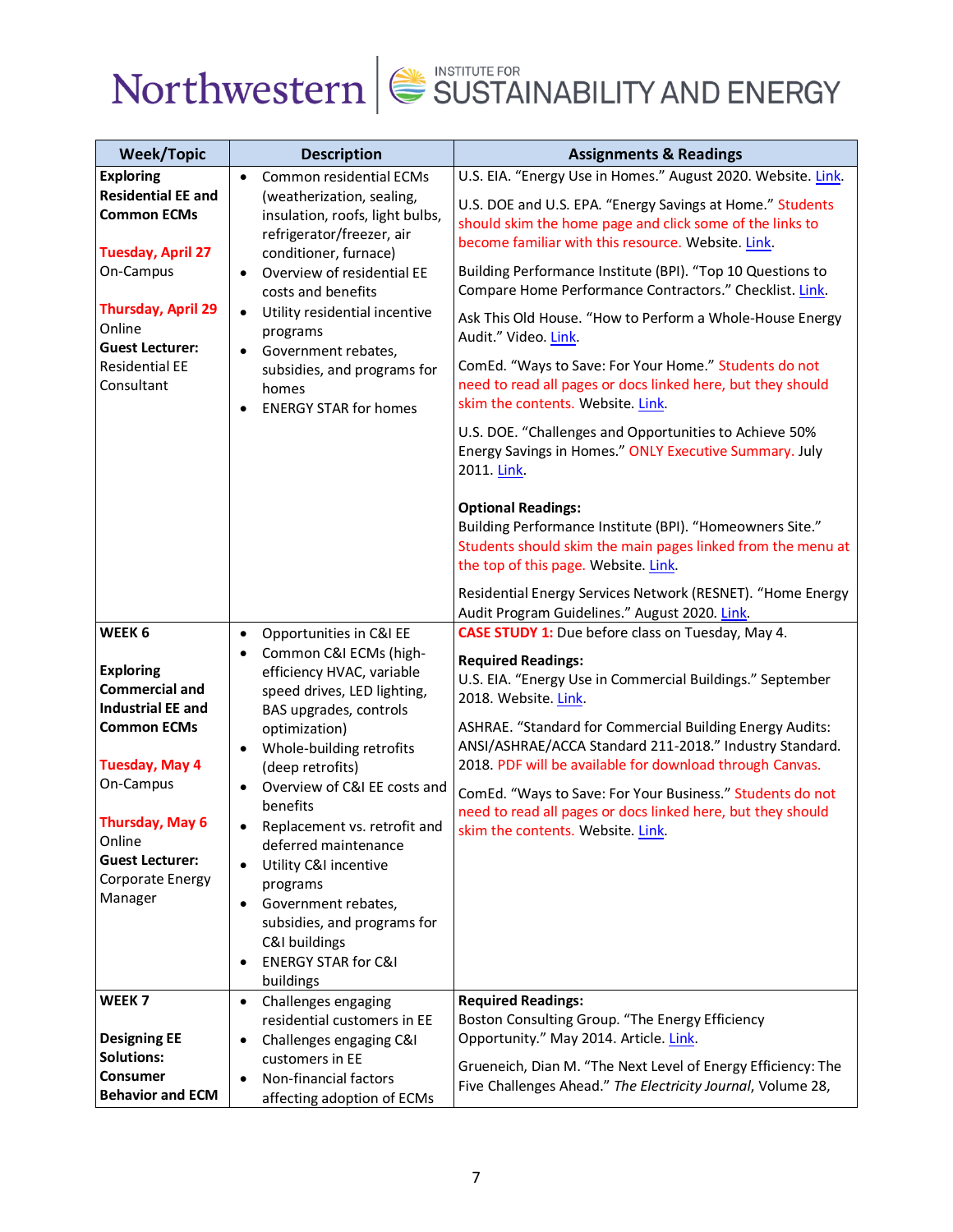

| <b>Week/Topic</b>                                                                           | <b>Description</b>                                                                                                                                                                                                                          | <b>Assignments &amp; Readings</b>                                                                                                                                                                                                                                                                                                        |
|---------------------------------------------------------------------------------------------|---------------------------------------------------------------------------------------------------------------------------------------------------------------------------------------------------------------------------------------------|------------------------------------------------------------------------------------------------------------------------------------------------------------------------------------------------------------------------------------------------------------------------------------------------------------------------------------------|
| <b>Adoption</b>                                                                             | Load shaping, load shifting,<br>$\bullet$                                                                                                                                                                                                   | Issue 7, 2015. Article. Link.                                                                                                                                                                                                                                                                                                            |
| <b>Tuesday, May 11</b><br>On-campus<br>Thursday, May 13                                     | and demand response<br>(behavioral, automated)<br>Responses to benchmarking<br>$\bullet$<br>and disclosure laws                                                                                                                             | Palmer, Karen, et al. Resources for the Future (RFF). "Can<br>Benchmarking and Disclosure Laws Provide Incentives for<br>Energy Efficiency Improvements in Buildings?" March 2015.<br>Discussion Paper. Link.                                                                                                                            |
| Online<br><b>Guest Lecturer:</b><br>Corporate Energy<br>Manager                             |                                                                                                                                                                                                                                             | <b>Optional Readings:</b><br>American Council for an Energy-Efficient Economy (ACEEE).<br>"Engaging Small and Medium Sized Businesses in Behavior<br>Change through a Multifaceted Marketing Campaign." 2016.<br>Article. Link                                                                                                           |
| WEEK <sub>8</sub><br><b>Designing EE</b><br><b>Solutions:</b>                               | Decarbonization<br>$\bullet$<br>Resource intensity<br>$\bullet$<br>Fuel costs and options<br>$\bullet$                                                                                                                                      | FINAL PAPER ABSTRACT: Due before class on Tuesday, May<br>18.<br><b>Required Readings:</b>                                                                                                                                                                                                                                               |
| Prioritization<br><b>Principles</b>                                                         | Utility rate structures<br>$\bullet$<br>Operating & maintenance<br>$\bullet$<br>costs<br>Equipment useful life<br>$\bullet$                                                                                                                 | Martinez, Daniel M., et al. Energy Efficiency: Concepts and<br>Calculations. ONLY Chapter 9, Sections 9.1-9.5 and 9.8 (Policy<br>Instruments to Foster Energy Efficiency). Cambridge, MA:<br>Elsevier, 2019.                                                                                                                             |
| <b>Tuesday, May 18</b><br>On-campus<br>Thursday, May 20                                     | Landlord-tenant split<br>$\bullet$<br>incentives                                                                                                                                                                                            | Better Buildings. U.S. DOE. "Benchmarking and Transparency:<br>Resources for State and Local Leaders." January 2019. Report.<br>Link.                                                                                                                                                                                                    |
| Online                                                                                      |                                                                                                                                                                                                                                             | LBNL. "Evaluation of U.S. Building Energy Benchmarking and<br>Transparency Programs." April 2017. Students do not need to<br>read all pages or sections but should skim the contents.<br>Report Link                                                                                                                                     |
|                                                                                             |                                                                                                                                                                                                                                             | NC Clean Energy Technology Center. DSIRE: Database of State<br>Incentives for Renewables & Efficiency. Students should<br>spend a few minutes experimenting with this database to<br>become familiar with it. Website. Link.                                                                                                             |
| WEEK <sub>9</sub><br>Local, State, and<br><b>Federal EE Policy</b><br><b>Considerations</b> | Examples of local policies<br>$\bullet$<br>Examples of state policies<br>Federal policies<br>$\bullet$<br><b>ENERGY STAR certification</b><br>$\bullet$<br><b>LEED</b> certification<br>$\bullet$<br>Chicago's building energy<br>$\bullet$ | <b>Required Readings:</b><br>American Council for an Energy-Efficient Economy (ACEEE).<br>"2020 State Energy Efficiency Scorecard." ONLY Executive<br>Summary, Chapter 1 (Introduction, Methodology, and<br>Results), and Chapter 4 (Building Energy Efficiency Policies).<br>Report. Link. (Note: Name and Email Required for Download) |
| <b>Tuesday, May 25</b><br>On-campus<br>Thursday, May 27<br>Online<br><b>Guest Lecturer:</b> | benchmarking ordinance                                                                                                                                                                                                                      | American Council for an Energy-Efficient Economy (ACEEE).<br>"2020 City Clean Energy Scorecard." ONLY Executive<br>Summary, Chapter 4 (Buildings Policies), and Chapter 5<br>(Energy and Water Utilities). Report. Link. (Note: Name and<br><b>Email Required for Download)</b>                                                          |
| <b>Public Policy</b><br>Specialist                                                          |                                                                                                                                                                                                                                             | U.S. DOE. "About the Federal Energy Management Program."<br>Website. Link.                                                                                                                                                                                                                                                               |
|                                                                                             |                                                                                                                                                                                                                                             | U.S. DOE. "Facility Energy Efficiency: Federal Laws and<br>Requirements Search." Website. Link.                                                                                                                                                                                                                                          |
|                                                                                             |                                                                                                                                                                                                                                             | U.S. EPA and U.S. DOE. "Ten Reasons to Pursue ENERGY STAR                                                                                                                                                                                                                                                                                |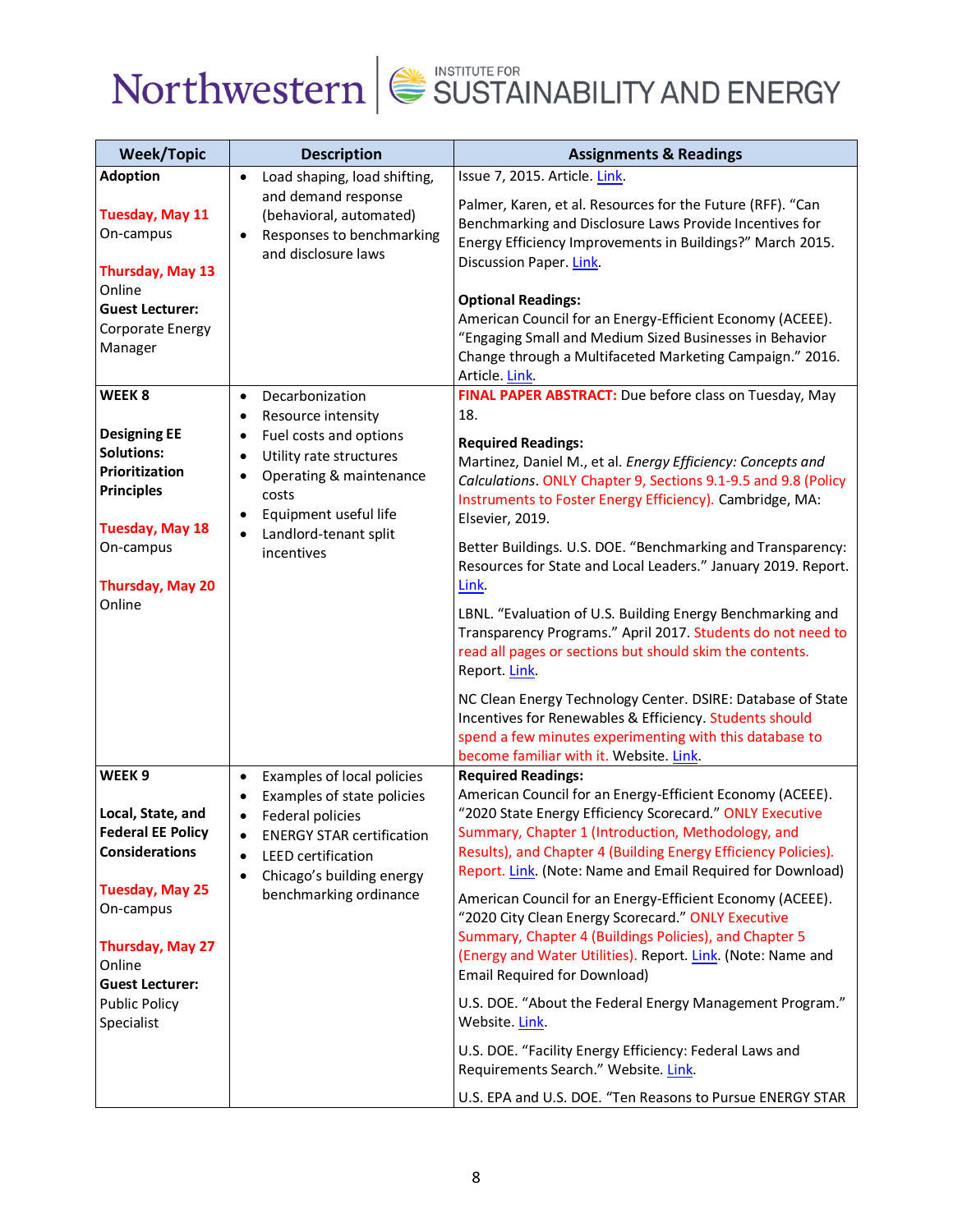

| <b>Week/Topic</b>                                       | <b>Description</b>                                                                                                                                                                                                                                                                                                                                           | <b>Assignments &amp; Readings</b>                                                                                                                                                                         |                                                                                |
|---------------------------------------------------------|--------------------------------------------------------------------------------------------------------------------------------------------------------------------------------------------------------------------------------------------------------------------------------------------------------------------------------------------------------------|-----------------------------------------------------------------------------------------------------------------------------------------------------------------------------------------------------------|--------------------------------------------------------------------------------|
|                                                         |                                                                                                                                                                                                                                                                                                                                                              | Certification." Website. Link.                                                                                                                                                                            |                                                                                |
|                                                         |                                                                                                                                                                                                                                                                                                                                                              | City of Chicago. Chicago Energy Benchmarking Report. 2018.<br>Students do not need to read this entire report, but they<br>should skim the contents. Link.                                                |                                                                                |
|                                                         |                                                                                                                                                                                                                                                                                                                                                              | City of Chicago. "Chicago Energy Rating System." 2020.<br>Website. Link.                                                                                                                                  |                                                                                |
|                                                         |                                                                                                                                                                                                                                                                                                                                                              | <b>Optional Readings:</b><br>U.S. EPA and U.S. DOE. "ENERGY STAR Certification for Your<br>Building." Website. Link.                                                                                      |                                                                                |
|                                                         |                                                                                                                                                                                                                                                                                                                                                              | U.S. Green Building Council. "LEED Certification for Existing<br>Buildings and Spaces." Website. Link.                                                                                                    |                                                                                |
|                                                         |                                                                                                                                                                                                                                                                                                                                                              | U.S. Green Building Council. LEED v4.1 O&M Beta Guide. ONLY<br>Page 4 (Welcome), Pages 5-6 (Scorecard), and Pages 36-50<br>(EA Prerequisites and Credits). Industry Standard. Link.                       |                                                                                |
|                                                         |                                                                                                                                                                                                                                                                                                                                                              | U.S. EIA. "Many States Have Adopted Policies to Encourage<br>Energy Efficiency." August 2017. Link.                                                                                                       |                                                                                |
|                                                         |                                                                                                                                                                                                                                                                                                                                                              | American Council for an Energy-Efficient Economy (ACEEE).<br>State and Local Policy Database. Students should spend a few<br>minutes experimenting with this database to become familiar<br>with it. Link |                                                                                |
| <b>WEEK 10</b>                                          | Net-zero buildings<br>$\bullet$                                                                                                                                                                                                                                                                                                                              | CASE STUDY 2: Due before class on Tuesday, June 1.                                                                                                                                                        |                                                                                |
| Innovation in the                                       | Smart, intelligent, or grid-<br>interactive efficient buildings<br>Integration with electric<br>$\bullet$<br>vehicles (EVs) and distributed<br>energy resources (DER)<br>Emerging "Utility of the<br>$\bullet$<br>Future" paradigm<br>Financing innovations (e.g.,<br>$\bullet$<br>public-private partnerships,<br>PACE model)<br>Program design, marketing, | FINAL PAPER: Due before class on Thursday, June 3.                                                                                                                                                        |                                                                                |
| Marketplace and<br>the Future of EE                     |                                                                                                                                                                                                                                                                                                                                                              |                                                                                                                                                                                                           | <b>Required Readings:</b><br>U.S. DOE. "Zero Energy Buildings." Website. Link. |
| <b>Tuesday, June 1</b><br>On-campus<br>Thursday, June 3 |                                                                                                                                                                                                                                                                                                                                                              | California Public Utilities Commission. "It All Adds up to Zero:<br>California's Zero Net Energy Future." October 2017.<br>Presentation. PDF will be available for download through<br>Canvas.            |                                                                                |
| On-campus                                               |                                                                                                                                                                                                                                                                                                                                                              | U.S. DOE. "Grid-Interactive Efficient Buildings." April 2019.<br>Factsheet. Link.                                                                                                                         |                                                                                |
|                                                         | and delivery innovations                                                                                                                                                                                                                                                                                                                                     | Rocky Mountain Institute (RMI) and New Buildings Institute<br>(NBI). "The Value of Grid-Interactive Buildings to Building<br>Owners." Workshop Summary. November 2019. Link.                              |                                                                                |
|                                                         |                                                                                                                                                                                                                                                                                                                                                              | MIT Energy Initiative. The Utility of the Future. ONLY Executive<br>Summary. 2016. Report. Link.                                                                                                          |                                                                                |
|                                                         |                                                                                                                                                                                                                                                                                                                                                              | U.S. DOE. "Property Assessed Clean Energy Programs."<br>Website. Link.                                                                                                                                    |                                                                                |
|                                                         |                                                                                                                                                                                                                                                                                                                                                              | <b>Optional Readings:</b><br>Langevin, Jared. LBNL. "Grid-Interactive Efficient Buildings."<br>ASHRAE Virtual Conference, 2020. Video. Link.                                                              |                                                                                |
|                                                         |                                                                                                                                                                                                                                                                                                                                                              | Schneider Electric. "The Power of Public-Private Partnerships                                                                                                                                             |                                                                                |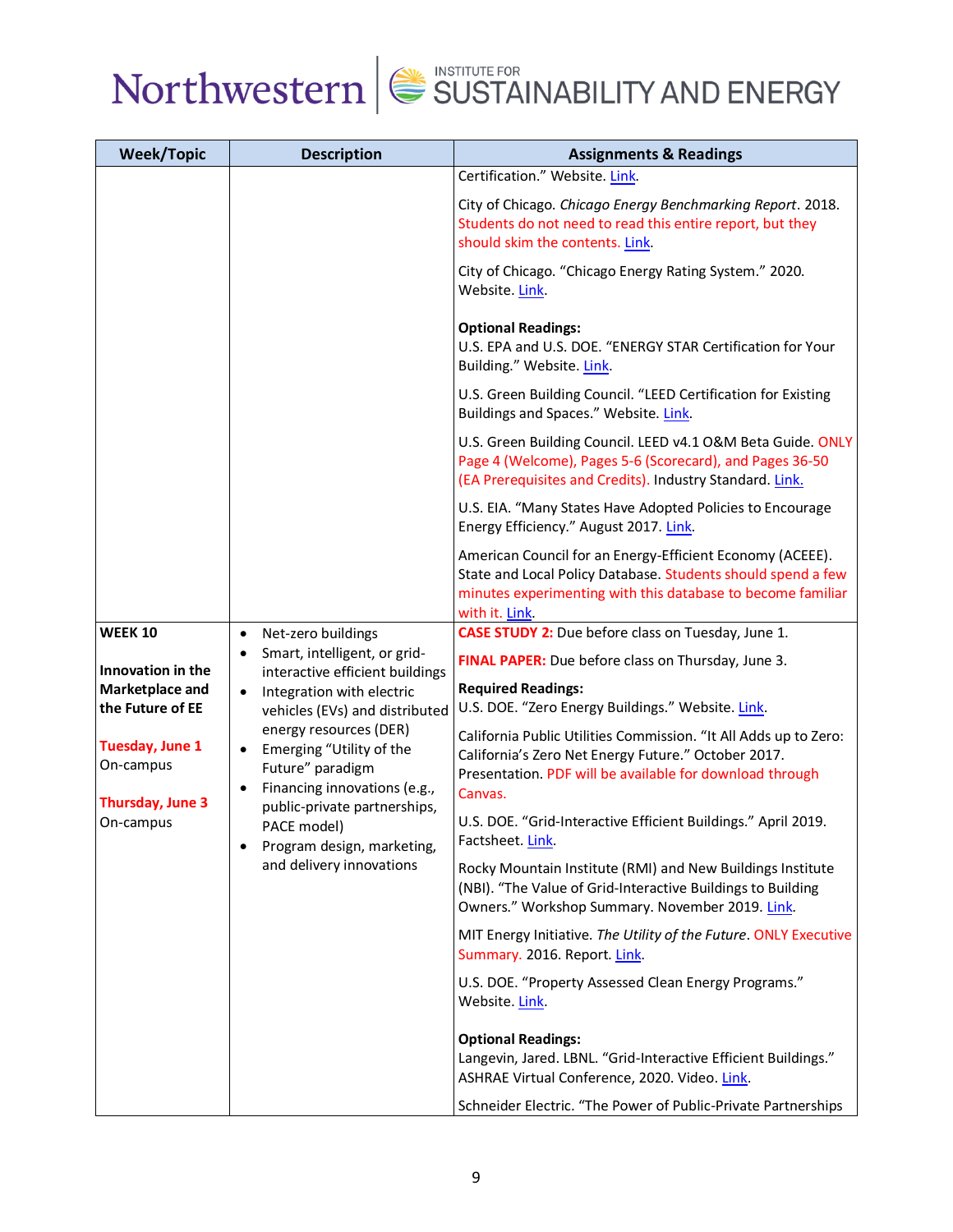

| <b>Week/Topic</b> | <b>Description</b> | <b>Assignments &amp; Readings</b>                        |
|-------------------|--------------------|----------------------------------------------------------|
|                   |                    | for Energy & Infrastructure." Blog Post and Video. Link. |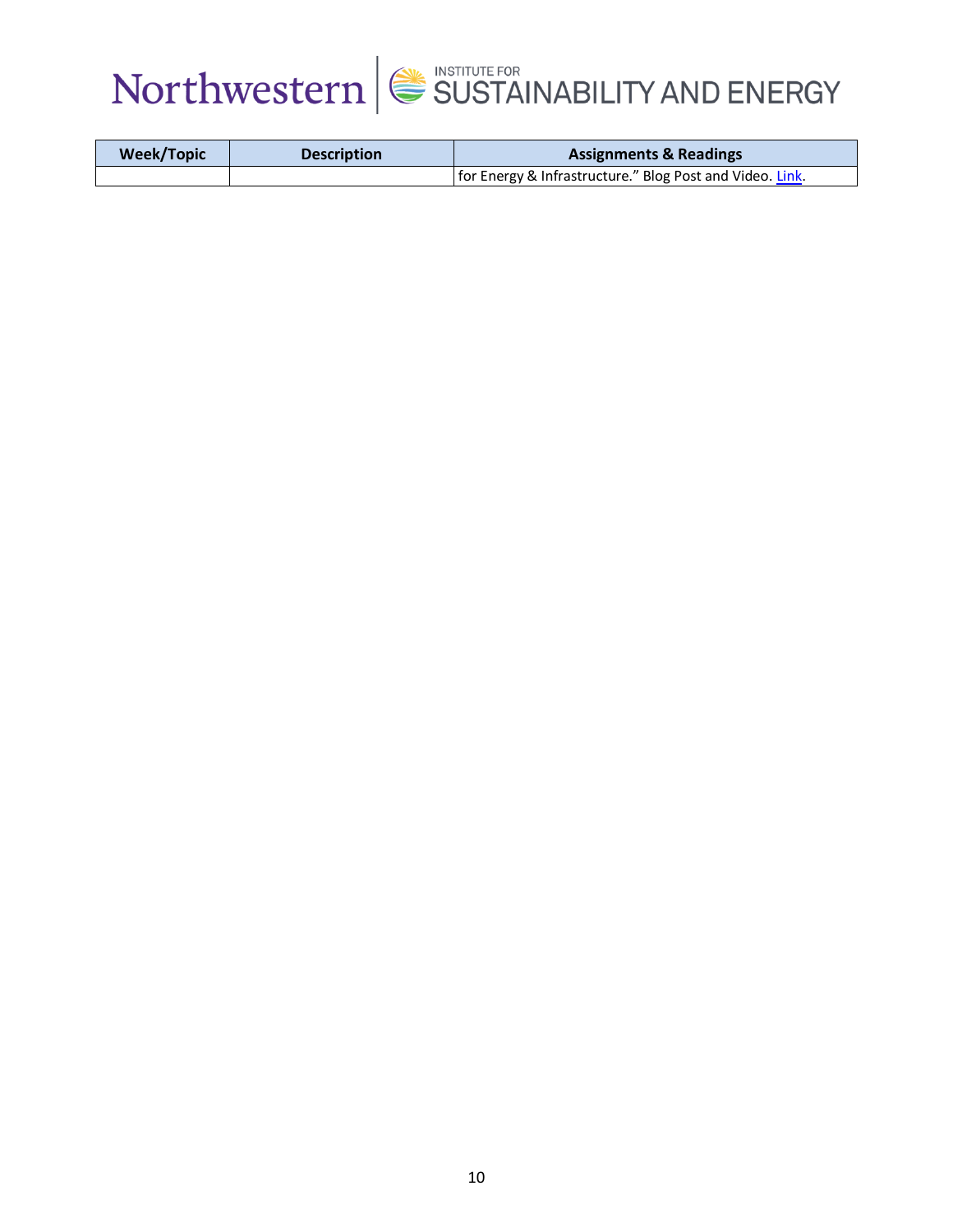## **Statement on Winter 2021 COVID-19 Classroom Requirements:**

Students, faculty, and staff must comply with University expectations regarding appropriate classroom behavior, including those outlined below and in the [COVID-19 Code of Conduct.](https://www.northwestern.edu/communitystandards/about-us/northwestern-university-student-expectations-covid-19-code-of-conduct.html) With respect to classroom procedures, this includes:

- Students, faculty, and staff are required to wear a face covering in all public and shared environments on campus, including during class sessions when others are present.
	- o *Disposable face masks will be available at identified building entrances in all campus buildings.*
	- o *Clear face coverings may be worn to improve ability to read lips; if an accommodation is needed, please contact [Accessible NU](https://www.northwestern.edu/accessiblenu/) (students) or [Office of Equity](https://www.northwestern.edu/equity/) (faculty).*
	- o *Face shields are no longer allowed as an alternative to a face mask, per guidance from the CDC and Northwestern Medicine. This includes instructional spaces regardless of social distancing.*
- Students, faculty, and staff are expected to observe the rules of social distancing, which require that you are no closer than six feet from other individuals.
- No food is allowed inside classrooms. Drinks are permitted, but please keep your face covering on and use a straw.
- Chairs and tables in classrooms are set to maintain a six-foot distance between individuals. Do not move chairs from their place in the room.
- There will be assigned seating in every class. Instructors may be asked to provide seating information to aid in contact tracing if a student tests positive for COVID-19.
- Class dismissals will start with the seat/row closest to the exit door and be managed by the instructor so as to minimize congestion near the exit.
- Students and faculty will allow those occupying rooms to fully exit before they enter the room.
- Faculty, students, staff and visitors are expected to use the daily symptom check web app for daily health monitoring on days they come to campus.
- As noted below, ALL graduate students must receive a negative test during Wildcat Wellness and before starting in-person classes on January 19. Throughout the semester we expect MSES students to be tested weekly or bi-weekly. Please abide by the email reminders you receive from the testing center.
- The University will again hold a Wildcat Wellness period from Jan 4 through January 17. During this time ALL graduate students must be tested for COVID-19 and ALL classes will be held remotely.

In the event that a student fails to comply with the [COVID-19 Code of Conduct](https://www.northwestern.edu/communitystandards/about-us/northwestern-university-student-expectations-covid-19-code-of-conduct.html) or other University expectations related to COVID-19, the instructor may ask the student to leave the class. The instructor is asked to report the incident to the Office of Community Standards for additional follow-up.

It is also the policy of the MSES Program that all lectures will be recorded and offered in a synchronous, hybrid format. In Winter Quarter 2021 this means that students are expected to attend class in-person on Mondays and Tuesdays and that class will be held completely remote on Wednesdays and Thursdays. On in-person days there will always be a synchronous Zoom option for any students that feel ill or are uncomfortable coming to class. If the professor needs to alter this schedule, they will aim to announce the changes at least 24 hours in advance.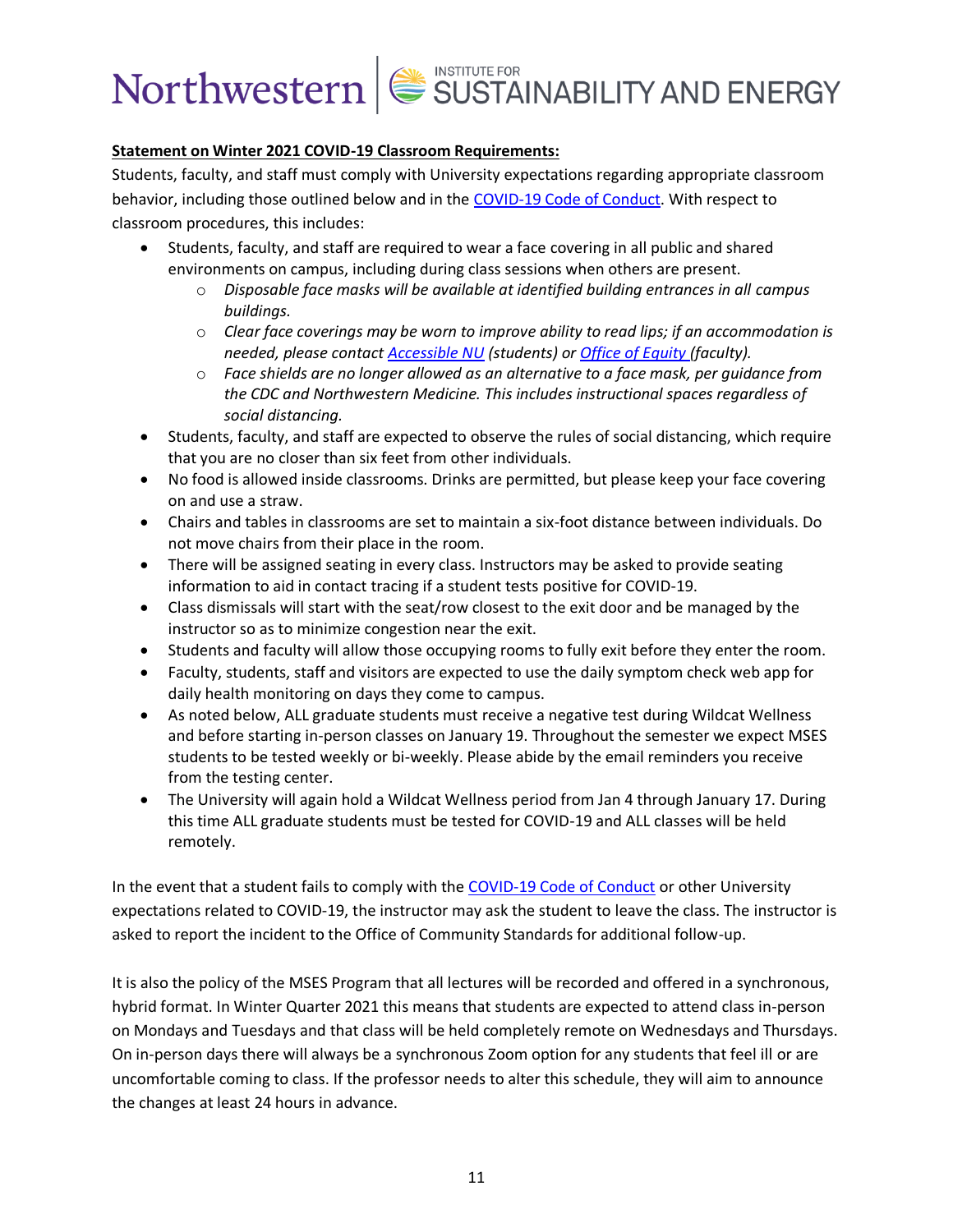## **Class Recording:**

This class or portions of this class will be recorded by the instructor for educational purpose and available to the class during the quarter. Your instructor will communicate how you can access the recordings. Portions of the course that contain images, questions or commentary/discussion by students will be edited out of any recordings that are saved beyond the current term.

Unauthorized student recording of classroom or other academic activities (including advising sessions or office hours) is prohibited. Unauthorized recording is unethical and may also be a violation of University policy and state law. Students requesting the use of assistive technology as an accommodation should contact **AccessibleNU**. Unauthorized use of classroom recordings – including distributing or posting them – is also prohibited. Under the University's [Copyright Policy,](https://www.invo.northwestern.edu/invention-disclosure/policies-forms/copyright-policy/) faculty own the copyright to instructional materials – including those resources created specifically for the purposes of instruction, such as syllabi, lectures and lecture notes, and presentations. Students cannot copy, reproduce, display, or distribute these materials. Students who engage in unauthorized recording, unauthorized use of a recording, or unauthorized distribution of instructional materials will be referred to the appropriate University office for follow-up.

## **Expectations for Class Participation:**

Being prepared for class is about more than just showing up, it's also about making sure you've completed the readings, homework, etc. so that you are able to make thoughtful contributions during class. Sitting silently and/or being unprepared can damage your participation grade. When in a virtual class, we expect students to keep their camera and mute on as much as possible. When in the classroom, we expect students to keep their phones off and put away.

## **Academic Integrity:**

Academic integrity is taken very seriously at Northwestern. Students are responsible for reading and understanding Northwestern's Academic Integrity policies. All suspected violations will be reported to the McCormick College of Engineering's Dean's Office. These include cheating, plagiarism, fabrication, unfair advantage, unauthorized collaboration, and aiding and abetting of academic dishonesty. Students found in violation of academic integrity may receive a zero on the assignment or a failing grade for the course and may be suspended or permanently expelled from the University. See Academic Integrity: A [Basic Guide](https://www.northwestern.edu/provost/policies/academic-integrity/Academic-Integrity-Guide-August-2019.pdf) for more information.

## **Accessibility Statement:**

Northwestern University is committed to providing the most accessible learning environment as possible for students with disabilities. Should you anticipate or experience disability-related barriers in the academic setting, please contact AccessibleNU to move forward with the university's established accommodation process (e: [accessiblenu@northwestern.edu;](mailto:accessiblenu@northwestern.edu) p: 847-467-5530). If you already have established accommodations with AccessibleNU, please let me know as soon as possible, preferably